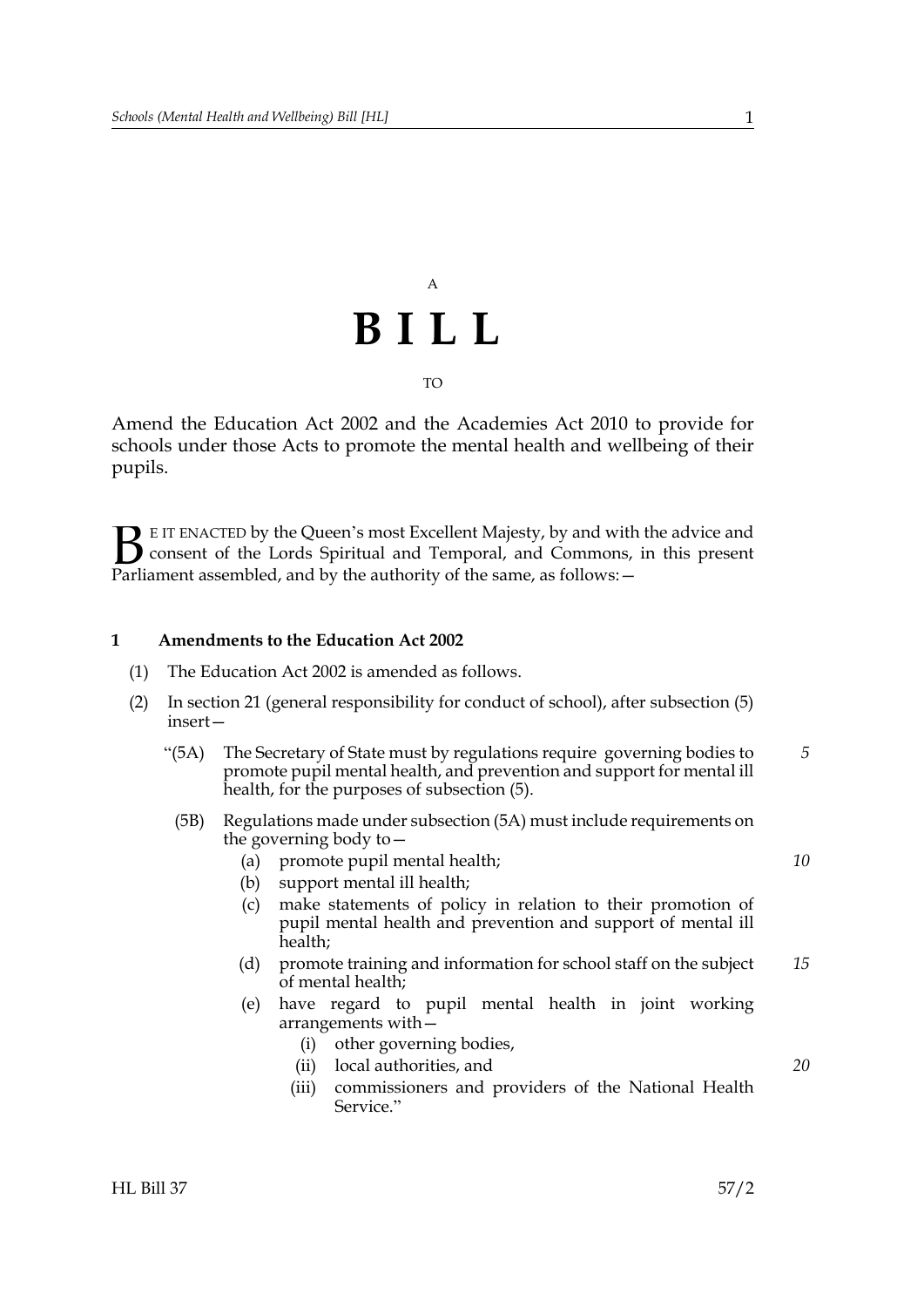- (3) Section 78 (general requirements in relation to curriculum) is amended as follows.
- (4) After subsection  $(1)(b)$ , insert -
	- "(c) promotes the mental health and wellbeing of pupils alongside academic attainment."
- (5) Section 210 (orders and regulations) is amended as follows.
- (6) Before subsection  $(3)(a)$  insert "(aa) section 21(5A)."

#### **2 Amendment to the Academies Act 2010**

- (1) The Academies Act 2010 is amended as follows.
	- (2) In section 1, after subsection  $(5)(a)$  insert
		- "(aa) to comply with guidance under section 21(5A) and (5B) of the Education Act 2002 as if they were a governing body."

### **3 Extent, commencement and short title**

- (1) This Act extends to England and Wales only.
- (2) This Act comes into force at the end of the period of six months beginning with the day on which it is passed.
- (3) This Act may be cited as the Schools (Mental Health and Wellbeing) Act 2019.

*10*

*15*

*5*